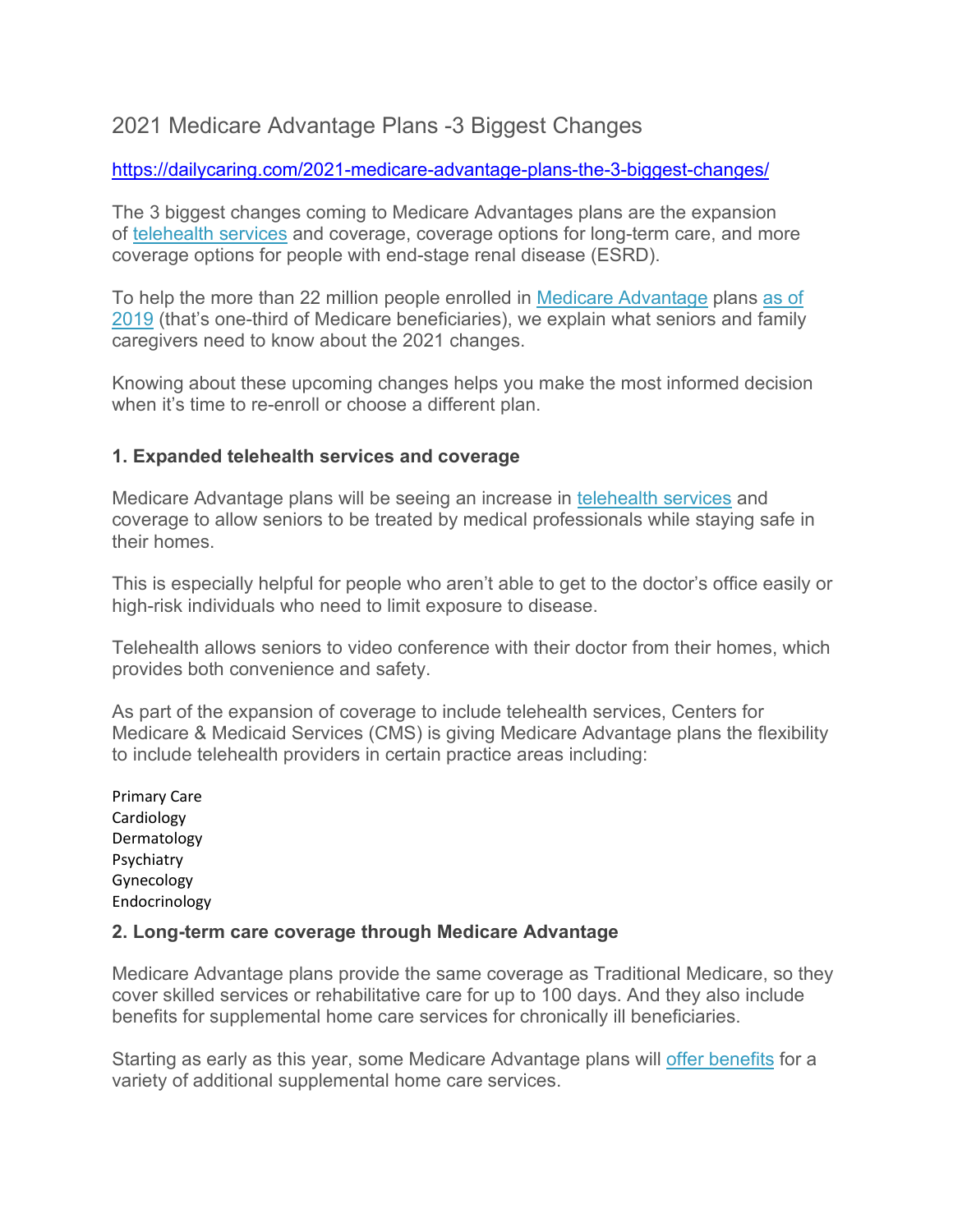While they still don't provide coverage for assisted living expenses (and benefits vary by plan and location), these changes can make a huge difference in care by allowing more seniors to continue living independently.

Services we can expect to see added to some Medicare Advantage plans include:

#### **Adult day care services**

[Adult day programs](https://dailycaring.com/adult-day-services-help-seniors-live-at-home-longer/) provide seniors with an engaging and social environment, as well as opportunities to receive memory care and additional exercise to improve well-being.

These programs also give caregivers a chance to take regular breaks.

## **In-home personal care services**

Covering personal care services will allow seniors to receive assistance with daily activities such as getting dressed, eating, using the bathroom, etc.

The ability to have a home health aide help with these activities can delay the need to move to assisted living or a nursing home.

## **Benefits for over-the-counter products**

Seniors on Medicare Advantage plans will begin to receive a monthly or quarterly allowance for over the counter products such as allergy and cold medications, daily supplements, and pain relievers.

#### **Home safety modifications**

If a beneficiary has fallen or has a hard time moving around but isn't ready to make the transition into assisted living quite yet, some Medicare Advantage plans will provide coverage for safety modifications including [grab bars for bathrooms,](https://dailycaring.com/bathroom-safety-older-adults-grab-bars/) wheelchair ramps, and stair rails.

# **Meal delivery and transportation**

With growing demand for transportation and meal delivery services, some Medicare Advantage plans will now cover transportation services (such as Lyft and Uber) to help seniors get to doctors' appointments, fitness centers, or pick up prescriptions, as well as offer [benefits for grocery delivery services.](https://www.medicarefaq.com/faqs/does-medicare-cover-meals-on-wheels/)

# **3. More options for people with end-stage renal disease (ESRD)**

Due to changes implemented by the [21st Century Cures Act,](https://www.congress.gov/bill/114th-congress/house-bill/34) seniors with end-stage renal disease (ESRD) can now enroll in Medicare Advantage plans starting in January 2021 and have more coverage options with Medicare.

Previously, individuals with ESRD could only enroll in Medicare Advantage plans under limited circumstances.